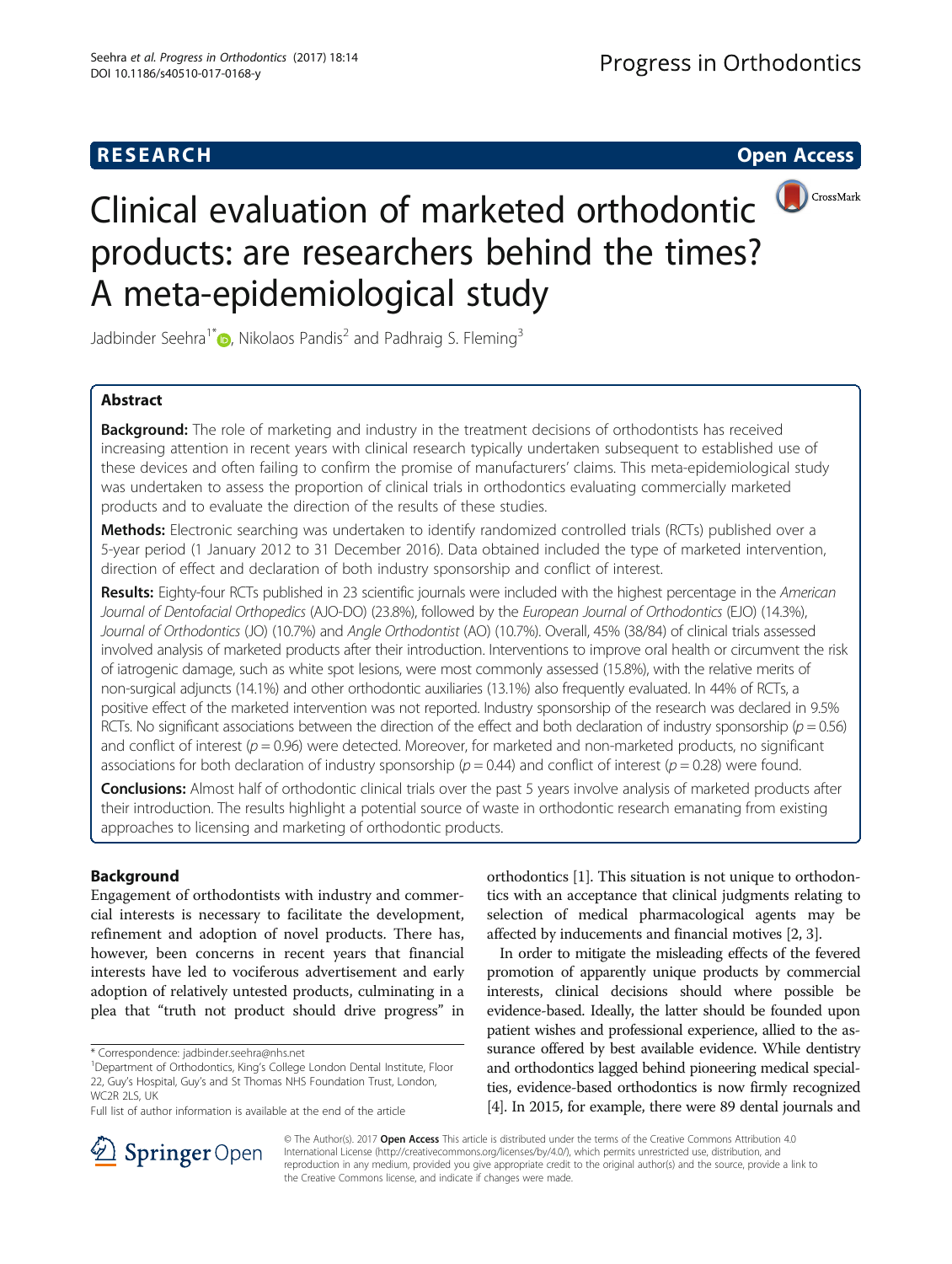eight orthodontic journals with an impact factor, with 596 citable papers published in these orthodontic journals alone, and the past decade has seen significant increases in the quantity of systematic reviews in orthodontics with 157 published between 2000 and 2014, although the yield from many of these has been limited [[5\]](#page-5-0).

Within this evidence-based approach, clinical trials which incorporate random allocation of participants to treatment groups are considered optimal to allow evaluation of the comparative effectiveness of interventions. However, clinical trials are expensive to undertake, are time-consuming and are demanding in terms of evaluation and follow-up. As such, while the relative frequency of clinical trials has increased in orthodontics, it is known that systematic reviews comparing the effectiveness of interventions almost invariably cite a lack of primary studies, particularly those of high quality, with a mean of just four clinical trials included in orthodontic meta-analyses [[5](#page-5-0)]. Moreover, the spotlight has been placed on deficient conduct and reporting of biomedical research in the recent years [\[6](#page-5-0)]. In addition, meta-epidemiological research in orthodontics has indicated that inadequate randomization procedures, blinding and handling of missing data are pervasive within clinical trials [\[7](#page-5-0)].

However, in view of the marketing of orthodontic products and the lack of need for clinical evidence prior to advertisement and clinical adoption of novel orthodontic products, a further potential problem is the costly and avoidable focus of orthodontic trials on the evaluation of established, marketed products. This study therefore aims to assess the prevalence of clinical trials in orthodontics evaluating commercially marketed products. A further aim is to evaluate the direction of the results of these studies and whether these are affected by industry sponsorship.

## Methods

Electronic searching of a single database (PubMed) was undertaken in 15th February 2017. The term "orthodontics" was searched using PubMed filters. All English language randomized controlled trials (RCTs) in orthodontics over a 5-year period (1 January 2012 to 31 December 2016) were considered for inclusion. Based on the Cochrane criteria for the selection of RCTs, studies were screened for eligibility using the following eligibility criteria: human participants, interventions related to healthcare, experimental studies, presence of a control group and randomization of participants to control and treatment groups. Studies described in the title or abstract as "prospective", "comparative", or "efficacy" were further analysed to determine if randomization of participants was undertaken. Conference abstracts and laboratory-based randomized trials involving extracted human teeth were excluded. A single author (JS) screened potentially relevant articles.

All data were extracted using a pre-specified data collection sheet with specific coding of items. Data obtained from each study included the date of publication, journal, region of authorship  $(1 = Europe, 2 = America, 3 = other)$ , number of authors, type and justification of marketed intervention, direction of intervention effect  $(1 = \text{positive})$ effect compared to control,  $2$  = negative effect compared to control, 3 = no difference detected between interventions or between intervention and untreated control) and declaration of both any industry sponsorship  $(1 = in$ dustry funded and declared,  $2 = no$  industry sponsorship to declare, 3 = not clearly declared) and conflict of interest  $(1 =$  conflicts exist and declared,  $2 =$  no conflicts to declare, 3 = not clearly declared).

#### Statistical analysis

Descriptive statistics including means were used to report the study outcomes. Cross-tabulation between individual RCTs and marketed and non-marketed products reported direction of effect and declaration of industry sponsorship, and conflict of interest was undertaken using the chi-square test or Fisher's exact  $t$  test as appropriate. The level of statistical significance for all tests was pre-specified at 0.05. Statistical analyses were performed with STATA® version 14.2 software (Stata Corporation, College Station, TX, USA).

#### Results

Initial screening yielded 362 potentially relevant articles. Based on availability of the papers and the eligibility criteria, 278 results were excluded. In total, 84 RCTs published in 23 scientific journals were therefore included in this study (Fig. [1](#page-2-0)).

In terms of order of prevalence of RCTs within specific journals, the highest percentage were published in the American Journal of Orthodontics and Dentofacial Orthopedics (AJO-DO) (23.8%), followed by the European Journal of Orthodontics (EJO) (14.3%), Journal of Orthodontics (JO) (10.7%) and Angle Orthodontist (AO) (10.7%) (Table [1\)](#page-3-0). The frequency of publication of RCTs per year was 2015 (27.4%), 2013 (23.8%), 2012 (22.6%), 2014 (19.0%) and 2016 (7.2%). The mean number of authors was 5.1 (SD 2.6, range 1–14). The majority of RCTs were conducted in Europe (48.1%), followed by non-American and European countries (33.3%) and American (17.9%).

Overall, 45% (38/84) of clinical trials assessed involved analysis of marketed products after their introduction. The remaining trials (46/84) assessed non-clinical interventions and non-marketed products such as growth modification and removable appliances, closing loops and archwires. Interventions to improve oral health and to circumvent risks of treatment, such as the treatment of post-orthodontic white spot lesions (15.8%), were most commonly assessed, with trials also frequently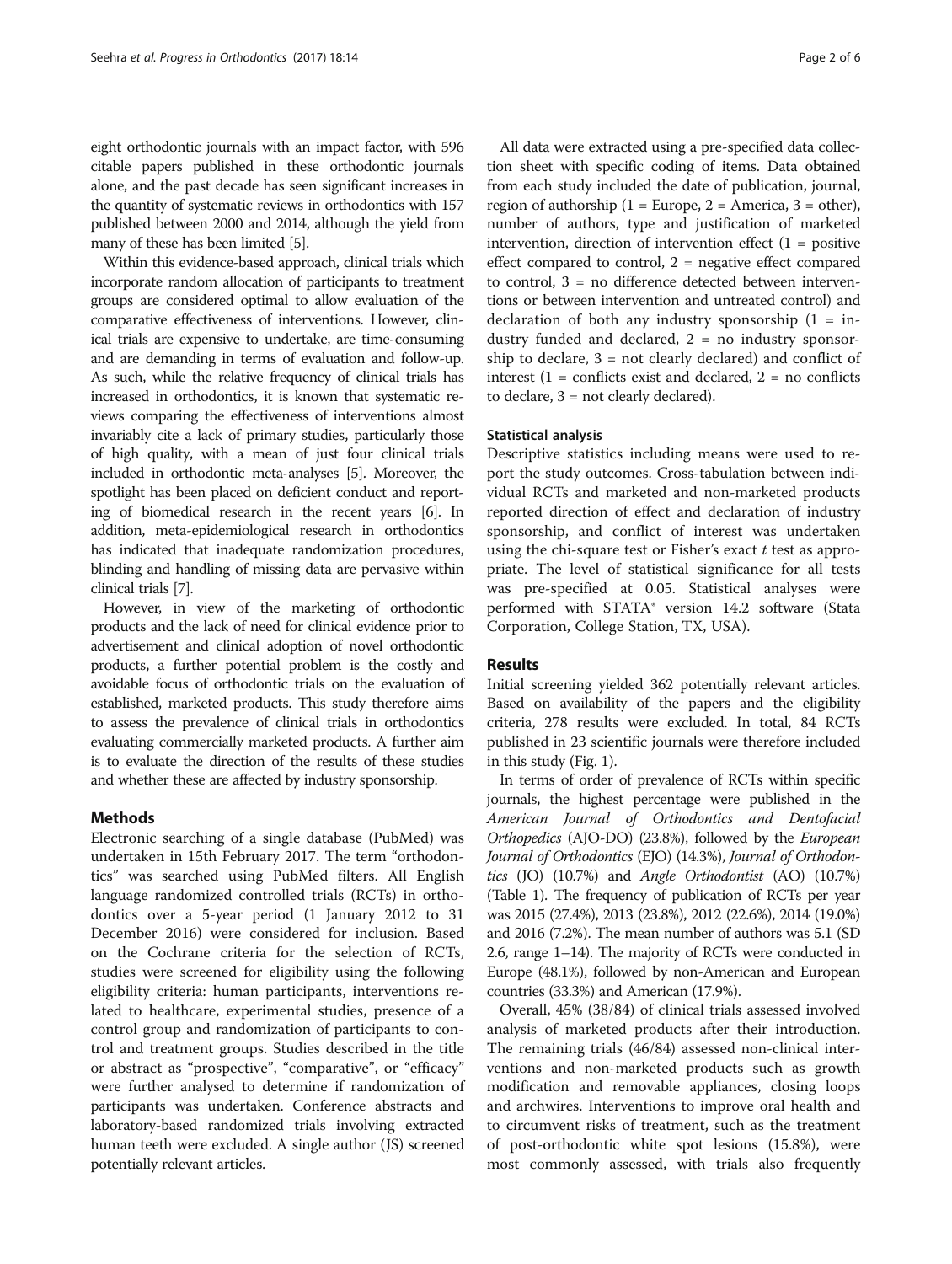<span id="page-2-0"></span>

involving assessment of non-surgical adjuncts (14.1%) and orthodontic auxiliaries (13.1%). The most commonly cited justifications for the intervention under investigation were to promote treatment efficiency (33.3%), to reduce iatrogenic effects (20.2%) and to reduce pain experience during treatment (16.7%). In over 50% RCTs, a positive effect of the intervention was reported. Industry sponsorship of the research was declared in 9.5% RCTs. However, in a third (33.3%) of RCTs, whether industry sponsorship was involved is not clearly stated. The absence of a conflict of interest was clearly stated in 50%, while in 46.4%, whether a conflict of interest existed was not outlined (Table [2\)](#page-3-0). For individual RCTs, no significant associations between the direction of the intervention effect and both declaration of industry sponsorship ( $p = 0.56$ ) and conflict of interest ( $p = 0.96$ ) were detected. Similarly, for marketed and non-marketed products, no significant associations for both declaration of industry sponsorship ( $p = 0.44$ ) and conflict of interest  $(p = 0.28)$  were found.

### **Discussion**

The present meta-epidemiological study highlights that almost half of orthodontic trials involve clinical evaluation of the relative merits of marketed products. Many of these do not confirm the effectiveness of these interventions, with almost 44% reporting no improvement related to the product. While these findings do not detract from the centrality of developing novel interventions in enhancing and streamlining orthodontics, it does suggest that there may be a disconnect between the marketing and clinical outcomes. This also highlights the potential merit in incorporating independent clinical research earlier in the research and development process [[8\]](#page-5-0).

A relatively high percentage of contemporary clinical trials (one third) focused on techniques to hasten orthodontic treatment—a zeitgeist in contemporary practice. These include both and non-surgical adjuncts with these thus far offering limited, largely equivocal results. Moreover, little difference in the rate of tooth movement with both surgical approaches and non-surgical approaches has been highlighted in recent systematic reviews—the latter encompassing vibratory stimulation, use of masticatory adjuncts and light-mediated aids [\[9](#page-5-0), [10\]](#page-5-0). Despite the relatively high number of primary studies identified in the present review, these systematic reviews have bemoaned a lack of high-quality evidence within these areas suggesting that further research may still be required. The onus remains, therefore, on undertaking clinical trials with low risk of bias and focusing on consistent and relevant outcomes [[11\]](#page-5-0). Furthermore, non-surgical adjuncts have associated cost and often rely on patient compliance. There is also evidence that surgical adjuncts may lead to anxiety and potentially hamper experiences of treatment [[12\]](#page-5-0).

A considerable percentage of studies involved assessment of interventions to reduce pain during orthodontics and other harms associated with treatment. This focus is encouraging as these outcomes are likely to resonate both with patients and professionals with pain known to represent a common reason for avoidance and indeed abandonment of orthodontic treatment [[13](#page-5-0)]. Novel approaches evaluated include both pharmacological and novel non-pharmacological agents with increasing emphasis on the latter, although evidence in support of a range of non-pharmacological agents, including vibratory stimulation and masticatory adjuncts, in reducing subjective pain experience is limited [\[14](#page-5-0)].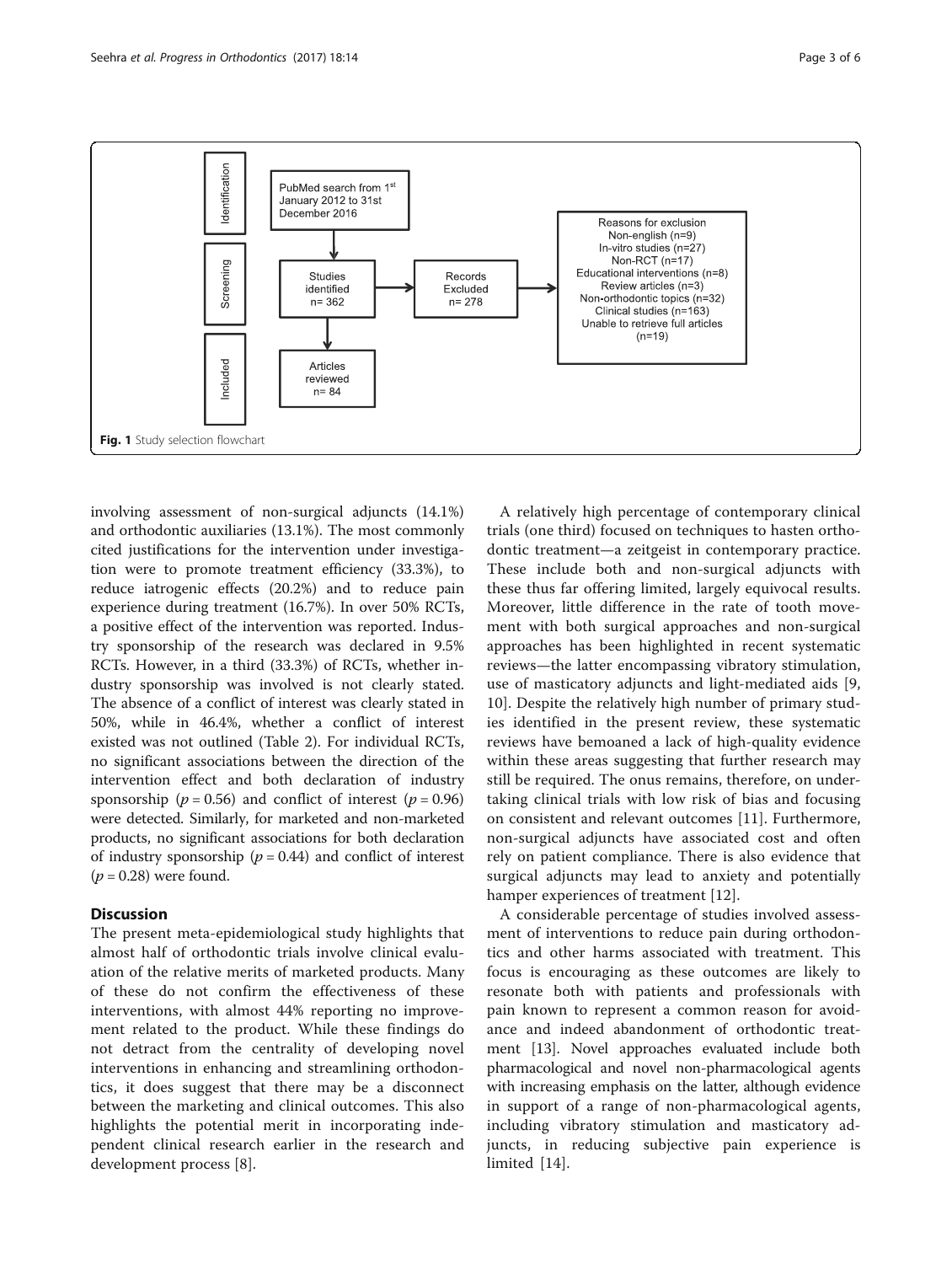<span id="page-3-0"></span>Table 1 Characteristics of included randomized clinical trials  $(N = 84)$ 

|                                                      | Ν  | %     |
|------------------------------------------------------|----|-------|
| Journal title                                        |    |       |
| American Journal of Dentofacial Orthopedics (AJO-DO) | 20 | 23.8  |
| Angle Orthodontist (AO)                              | 9  | 10.7  |
| Australian Orthodontic Journal (AOJ)                 | C  | 74    |
| Brazilian Oral Research (BOR)                        | 1  | 12    |
| Clinical Oral Investigations (CIO)                   | 2  | 2.4   |
| European Journal of Orthodontics (EJO)               | 12 | 14.3  |
| European Journal of Oral Sciences (EJOS)             | 1  | 1.2   |
| European Journal of Paedatric Dentistry (EJPD)       | 1  | 1.2   |
| Journal of American Dental Association (JADA)        | 1  | 1.2   |
| The Journal of Contemporary Dental Practice (JCDP)   | 1  | 1.2   |
| Journal of Cranio-Maxillo Facial Surgery (JCMFS)     | 1  | 1.2   |
| Journal of Clinical Periodontology                   | 1  | 1.2   |
| The Journal of Clinical Pediatric Dentistry          | 1  | 1.2   |
| Journal of Dental Research                           | 4  | 4.8   |
| Journal of Orthodontics                              | 9  | 106   |
| Journal of Oral and maxillofacial Surgery            | 2  | 74    |
| Journal of Orofacial Orthopedics                     | 1  | 1.2   |
| Lasers in Medical Science                            | 2  | 2.4   |
| Orthodontics and Craniofacial Research               | 5  | 5.9   |
| Pediatric Dentistry                                  | 1  | 1.2   |
| Progress in Orthodontics                             | 5  | 5.9   |
| PLOS ONE                                             | 1  | 1.2   |
| Photomedicine and Laser Surgery                      | 1  | 1.2   |
| Continent                                            |    |       |
| Europe                                               | 41 | 48.8  |
| America                                              | 15 | 17.9  |
| Non-European or American                             | 28 | 33.3  |
| Number of authors                                    |    |       |
| $1 - 3$                                              | 26 | 30.95 |
| 4–6                                                  | 41 | 48.80 |
| >7                                                   | 17 | 20.25 |

Overall, the findings from the present review place existing practices in terms of the licensing and marketing of orthodontic devices and products into focus. In particular, it is accepted that clinical evidence evaluating the relative merits of a clinical technique follow its introduction. As such, the licensing of these techniques does not hinge on the existence of this supporting clinical data. Historically, the potential pitfalls associated with this approach were exemplified by the re-introduction of

| Category                           | Ν  | %    |
|------------------------------------|----|------|
| Type of product                    |    |      |
| Marketed products                  | 38 | 45   |
| Non-marketed products              | 46 | 55   |
| Intervention                       |    |      |
| Orthodontic bracket                | 8  | 9.5  |
| Orthodontic archwire               | 2  | 2.4  |
| Removable appliance                | 5  | 5.9  |
| Non-surgical adjunctive            | 12 | 14.1 |
| Surgical adjunctive                | 4  | 4.8  |
| Retention                          | 5  | 5.9  |
| Oral health                        | 13 | 15.8 |
| Orthodontic auxiliaries            | 11 | 13.1 |
| Interceptive treatment             | 5  | 5.9  |
| Materials                          | 8  | 9.5  |
| Growth modification                | 7  | 8.3  |
| Medication                         | 4  | 4.8  |
| Justification of intervention      |    |      |
| Accelerate treatment               | 7  | 8.3  |
| Aesthetics                         | 2  | 2.4  |
| Reduce iatrogenic effects          | 17 | 20.2 |
| Retain tooth position              | 5  | 5.9  |
| Reduce pain                        | 14 | 16.7 |
| Improve knowledge                  | 1  | 1.2  |
| Oral health                        | 3  | 3.6  |
| Dental development                 | 5  | 5.9  |
| Treatment efficiency               | 28 | 33.3 |
| Compliance                         | 2  | 2.4  |
| Direction of effect                |    |      |
| Positive                           | 46 | 54.8 |
| Negative                           | 1  | 1.2  |
| No difference                      | 37 | 44.0 |
| Industry sponsorship               |    |      |
| Industry funded and declared       | 8  | 9.5  |
| No industry sponsorship to declare | 48 | 57.2 |
| Not clearly declared               | 28 | 33.3 |
| Conflict of interest               |    |      |
| Conflicts exist and declared       | 3  | 3.6  |
| No conflicts to declare            | 42 | 50   |
| Not clearly declared               | 39 | 46.4 |

self-ligating brackets. This was accompanied by positive and indeed compelling marketing, which was given credence by the findings from early nonrandomized studies [[15, 16\]](#page-5-0). However, these observations were contradicted by more robust randomized studies,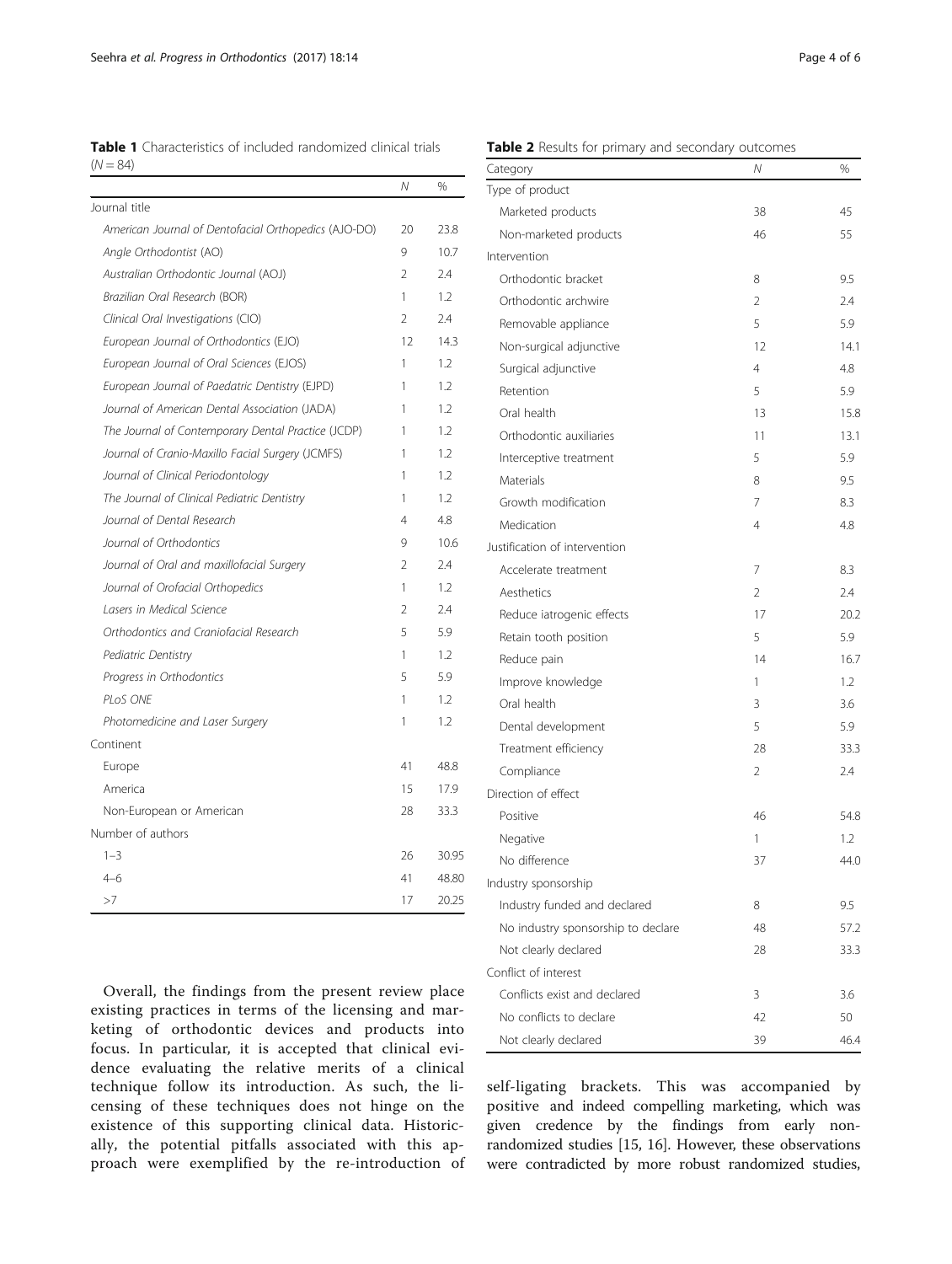<span id="page-4-0"></span>which consistently failed to corroborate either the manufacturers' claims or the findings from earlier research [[17, 18\]](#page-5-0). This situation is typical of differences in research design [\[19](#page-5-0)] and was aggravated by the subsequent refinement of bracket sub-types, including introduction of updated versions, meaning that by the time potentially influential research was published, obsolete products were being reported on. As such, clinical research should be encouraged at an earlier stage during orthodontic product development to mitigate against this time lag and to provide a meaningful and contemporary clinical underpinning.

There is no doubt that industry has facilitated the refinement of orthodontic practices and experiences with relatively recent advancements including the advent of fully customized labial and lingual systems, as well as very meaningful change in appliance aesthetics [\[20](#page-5-0)]. Many of these improvements are clear and do not necessarily require supporting evidence; however, claims in relation to reduced treatment times and lower requirement for extractions, for example, both require clinical evidence. In the absence of evidence in this respect, advertising claims may be misleading both to clinicians and patients, as evidenced in the medical literature [[21](#page-5-0), [22\]](#page-5-0), particularly when marketed directly to the latter. As such, it is important for both that this is sought at an early juncture but also that advertising claims are modified and, where necessary, moderated in response to emerging clinic evidence. Enforcement of the latter could certainly be undertaken in advertisements appearing in dental publications and at dental conferences. Indeed, an analysis of advertisements in orthodontic journals over a 2-year period (2012–2013) highlighted that many of the claims made are not evidence-based with one quarter of these citing unpublished research [\[23\]](#page-5-0). Moreover, given the recent emphasis on poor yield from biomedical research [[6](#page-5-0)], it is important to highlight that there is an academic cost attached to clinical evaluation of marketed products after their development, with the research itself being costly and time-consuming. In addition, this approach has the potential to stymie researchers from themselves undertaking original research and development, while focusing on secondary evaluation. As such, proving the clinical effectiveness of a product or in some cases debunking false marketing claims may have negative implications on the overall trajectory of orthodontic research. This is particularly important at present in view of the high proportion of dental research that is devoid of patient-centred outcomes, potentially further diluting the benefit and relevance of clinical research [[24\]](#page-5-0). At a time when academic research funding is constrained, funding of independent academics by industry may therefore be encouraged to

mitigate this; examples of this are beginning to emerge [[25](#page-5-0)]. Notwithstanding this, it is important that these funded studies are undertaken and reported independently; meta-epidemiological findings from restorative dentistry suggest that best practice is being followed in this respect at present [\[26\]](#page-5-0).

The present study was restricted to clinical trials, in isolation. Moreover, relatively few clinical trials were identified; however, we did obtain a sample over a 5-year period. It is therefore likely representative of contemporary research practice. Further analysis could be undertaken in time; however, unless changes are made in relation to regulatory requirements or orthodontic companies make a decision to embrace independent clinical research at an earlier stage, it is likely that the status quo will continue to apply.

#### Conclusions

Overall, 45% (38/84) of orthodontic trials over the past 5 years have involved analysis of marketed products after their introduction. Many of these have focused on techniques to accelerate tooth movement and to reduce both orthodontic pain and other side effects. The results highlight a potential source of waste in orthodontic research emanating from existing approaches to licensing and marketing of orthodontic products.

#### Acknowledgements

Not applicable.

#### Authors' contributions

JS collected the data. JS, PSF and NP interpreted the data. JS, PSF and NP designed the study, analysed the data and drafted the article. All authors read and approved the final manuscript.

#### Competing interests

The authors declare that they have no competing interests.

#### Publisher's Note

Springer Nature remains neutral with regard to jurisdictional claims in published maps and institutional affiliations.

#### Author details

<sup>1</sup>Department of Orthodontics, King's College London Dental Institute, Floor 22, Guy's Hospital, Guy's and St Thomas NHS Foundation Trust, London, WC2R 2LS, UK. <sup>2</sup>Department of Orthodontics and Dentofacial Orthopedics Dental School/Medical Faculty, University of Bern, Freiburgstrasse 7, Bern, CH-3010, Switzerland. <sup>3</sup>Barts and The London School of Medicine and Dentistry, Institute of Dentistry, Queen Mary University of London, Queen Mary University of London, London, E1 2AD, UK.

#### Received: 4 April 2017 Accepted: 26 April 2017 Published online: 25 May 2017

#### References

- 1. Peck S. So what's new? Arch expansion, again. Angle Orthod. 2008;78:574–5. doi[:10.2319/0003-3219-78.3.574](http://dx.doi.org/10.2319/0003-3219-78.3.574).
- 2. Giannakakis IA, Ioannidis JP. Arabian nights1001 tales of how pharmaceutical companies cater to the material needs of doctors: case report. BMJ. 2000;321:1563e4.
- 3. Charatan F. Doctors say they are not influenced by drug companies' promotions. BMJ. 2001;322(7294):1081.